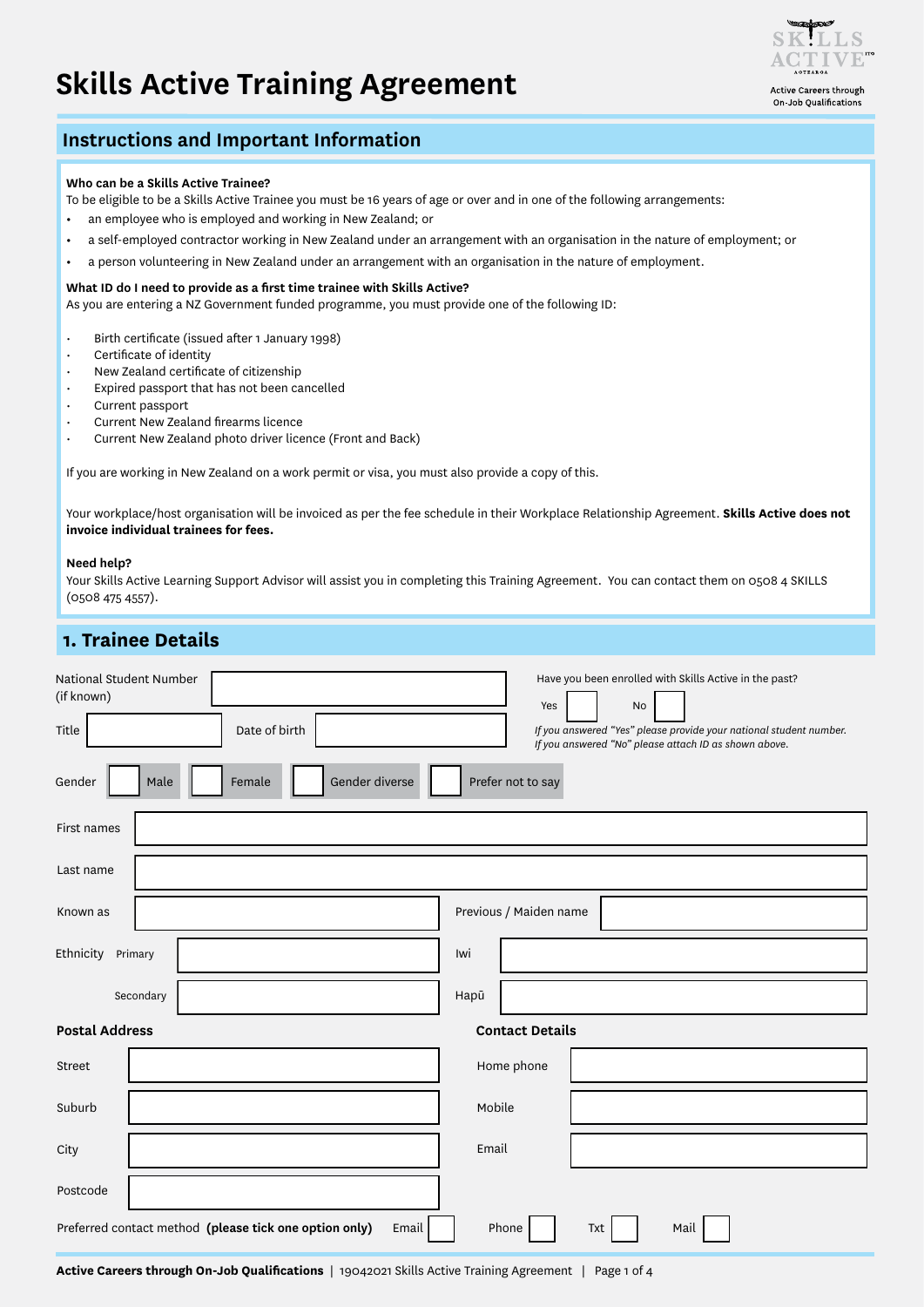### **2. Residency Status**

Please select your residency status.

#### **New Zealand citizen** (including Cook Islands, Niue and Tokelau citizens)

| Work permit/  |
|---------------|
| Note: vou mus |

**Work permit/work visa Note:** you must provide a copy of your Work permit or work visa.

**New Zealand permanent resident**

**Australian citizen**

## **3. Employer / Host Organisation Details**

| Workplace /<br><b>Host Name</b>                                                                                                                                                                                       |                                                                                                                           |  |  |  |  |  |
|-----------------------------------------------------------------------------------------------------------------------------------------------------------------------------------------------------------------------|---------------------------------------------------------------------------------------------------------------------------|--|--|--|--|--|
| City/Town                                                                                                                                                                                                             |                                                                                                                           |  |  |  |  |  |
| Employed<br>Self-Employed<br>Volunteer<br>Trainee start date                                                                                                                                                          |                                                                                                                           |  |  |  |  |  |
| Trainee Job<br>Role                                                                                                                                                                                                   |                                                                                                                           |  |  |  |  |  |
| 4. Education Details                                                                                                                                                                                                  |                                                                                                                           |  |  |  |  |  |
| Is English your first language?<br>No<br>Do you have a disability that may affect your learning?<br>No<br>Yes<br>Yes<br>If you do have a disability we will contact you to discuss how to best support your learning. |                                                                                                                           |  |  |  |  |  |
| Last year at secondary school<br>No<br>Are you currently attending a secondary school?<br>Yes                                                                                                                         |                                                                                                                           |  |  |  |  |  |
| <b>Last School Attended</b>                                                                                                                                                                                           |                                                                                                                           |  |  |  |  |  |
| Name of High School<br>New Zealand School                                                                                                                                                                             |                                                                                                                           |  |  |  |  |  |
| Overseas School<br>Country                                                                                                                                                                                            |                                                                                                                           |  |  |  |  |  |
|                                                                                                                                                                                                                       |                                                                                                                           |  |  |  |  |  |
| What were you doing before starting this work / employment and training?                                                                                                                                              |                                                                                                                           |  |  |  |  |  |
| Secondary School Student                                                                                                                                                                                              | Living and / or working overseas<br>University Student                                                                    |  |  |  |  |  |
| Non-employed or Beneficiary                                                                                                                                                                                           | Polytechnic Student<br>Private Training Student                                                                           |  |  |  |  |  |
| Wage or Salary Worker                                                                                                                                                                                                 | College of Education Student<br>Wananga Student                                                                           |  |  |  |  |  |
| Self-Employed                                                                                                                                                                                                         | House-person or Retired                                                                                                   |  |  |  |  |  |
| <b>Highest School Qualification</b>                                                                                                                                                                                   |                                                                                                                           |  |  |  |  |  |
| No formal secondary school education                                                                                                                                                                                  | NCEA Level 2 or 6 <sup>th</sup> Form Certificate<br>Overseas qualification<br>(including Baccalaureate & Cambridge Exams) |  |  |  |  |  |
| 14 or more credits at any level                                                                                                                                                                                       | University Entrance<br>Other                                                                                              |  |  |  |  |  |
| NCEA Level 1 or School Cert                                                                                                                                                                                           | NCEA Level 3 or Bursary or Scholarship                                                                                    |  |  |  |  |  |
| <b>Post-School Qualification</b>                                                                                                                                                                                      |                                                                                                                           |  |  |  |  |  |
| No qualification                                                                                                                                                                                                      | Level 5 Certificate / Diploma<br>Postgraduate                                                                             |  |  |  |  |  |
| Level 1 Certificate                                                                                                                                                                                                   | Level 6 Graduate Certificate<br><b>Bachelor Honours</b>                                                                   |  |  |  |  |  |
| Level 2 Certificate                                                                                                                                                                                                   | Level 6 Diploma / Certificate<br>Masters Degree                                                                           |  |  |  |  |  |
| Level 3 Certificate                                                                                                                                                                                                   | Bachelor Degree, Level 7 Graduate<br>Doctorate Degree<br>Diploma / Certificate                                            |  |  |  |  |  |
| Level 4 Certificate                                                                                                                                                                                                   | Level 7 Diploma / Certificate                                                                                             |  |  |  |  |  |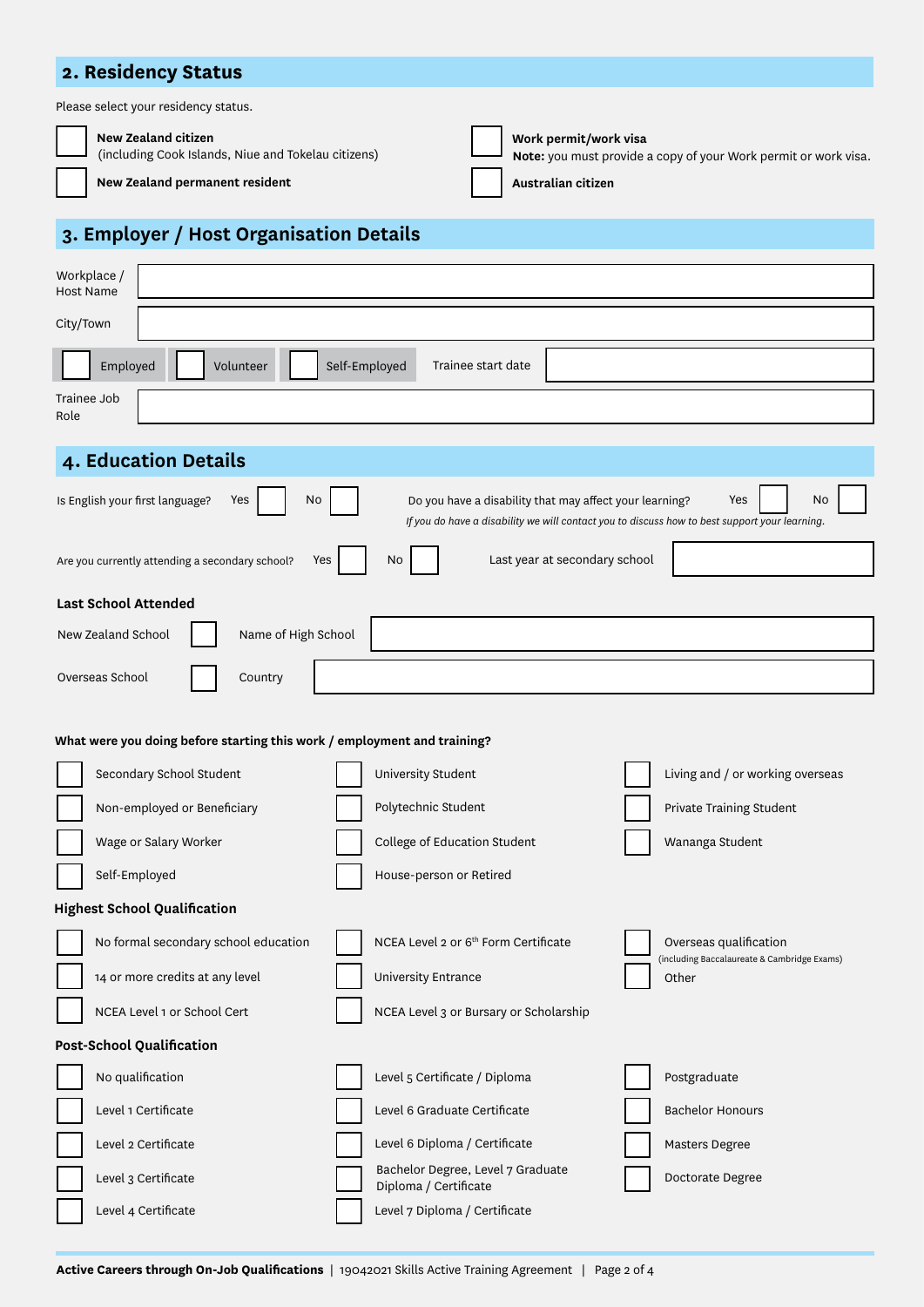### **5. Qualification Details**

The **Learning and Assessment Plan (LAP)** for the qualification you are signing up for must be attached to this Training Agreement. LAPs are available on our qualifications page at **www.skillsactive.org.nz**. Your Learning Support Advisor will assist you with this, if you require assistance.

State the qualification you are enrolling into.

Qualification name

### **6. Signatures**

#### **Trainee**

By signing here you, the trainee, acknowledge that the information supplied is correct to the best of your knowledge. You have read and agree to the terms and conditions listed in the training agreement (section 7) and to the responsibilities listed below. I agree to:

- **•** Achieve at least 10 credits for each calendar year that I am enrolled (where I am enrolled for more than 90 days in the calendar year).
- **•** Supply all my own evidence in assessments.
- **•** Work to complete my qualification in the required time period.
- **•** Advise Skills Active if I need to: place my training agreement on hold; or, my employer has changed; or, if any of my details (including contact details) change.
- **•** To work to the *Code of Ethical Practice for Recreation Professionals* (a copy can be found on **www.activecv.org.nz**); and
- That I have disclosed any history of fraud, dishonesty or criminal activity that could cause doubt over my fitness or ability to act in my role to my employer; and
- **•** I have the literacy and numeracy skills to allow me to fulfill my role.

| <b>Trainee Signature</b> |  | Name |  |  |  |
|--------------------------|--|------|--|--|--|
|                          |  |      |  |  |  |
|                          |  |      |  |  |  |

#### **Employer / Host Organisation**

By signing here you, the employer, acknowledge that the information supplied is correct to the best of your knowledge. You have read and agree to the terms and responsibilities of this training agreement, and to the terms and conditions of trade, available in the 'about us' section on our website.

I am responsible for providing support to the trainee and agree that:

- **•** The person identified in this training agreement has a current employment agreement (consistent with the provisions of the Employment Relations Act 2000) or a volunteer/unpaid work arrangement that is in the nature of employment. If a volunteer/unpaid arrangement, there must be an agreement in place with:
	- **•** clear contractual obligations between the parties
	- **•** regular or rostered hours of duty, commitments to attend work on a regular or when required basis
	- **•** a command and control structure
	- **•** an arrangement that can be subject to termination for unsatisfactory performance
	- **•** I will provide workplace support to the trainee of a type and level appropriate to the nature/scope of this training
- **•** I will advise Skills Active if the training agreement is to be placed on hold or if the trainee leaves the employment of this organisation

| <b>Employer / Host Organisation Signature</b>                                           |       |  |  |  |  |
|-----------------------------------------------------------------------------------------|-------|--|--|--|--|
| <b>Employer / Host Organisation Name</b>                                                |       |  |  |  |  |
| Job title                                                                               | Phone |  |  |  |  |
| Email                                                                                   |       |  |  |  |  |
| Phone<br>Mail<br>Email<br>Preferred contact method (please tick one option only)<br>Txt |       |  |  |  |  |
| Purchase Order Number (if applicable)                                                   |       |  |  |  |  |
|                                                                                         |       |  |  |  |  |